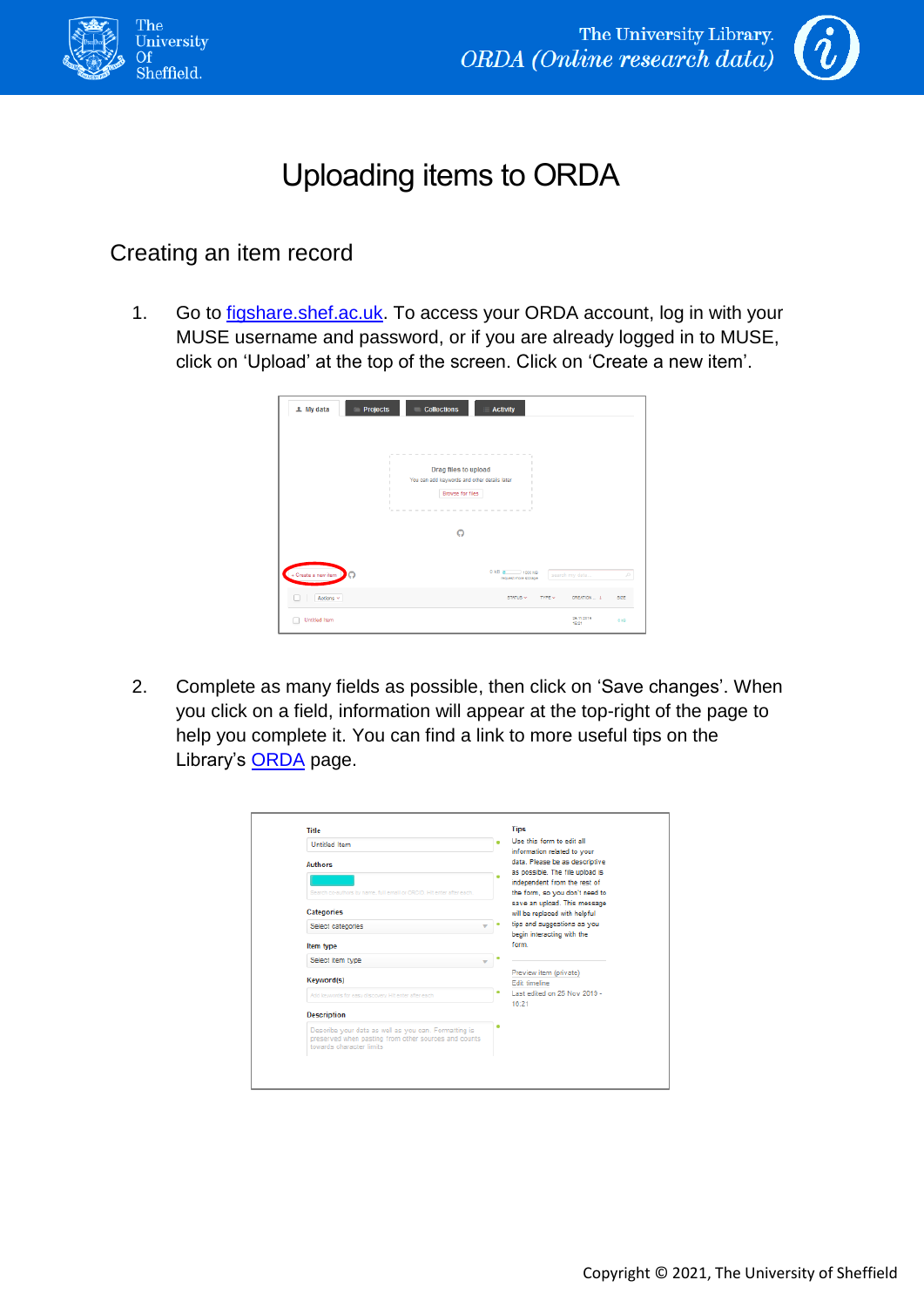## Uploading files

1. You can upload files by 'dragging' them from your desktop or by browsing files on your PC. If your files are in a folder, you will need to upload them individually or zip them together. We recommend including an explanatory file with your data (ideally a plain text file with the name 'README'). This could include a description of the data included; an inventory of the files (folder structure, naming conventions, format); software required to access the data; data collection and quality control methodology.

| Metadata record only                                                     |                                                                | Link file                            |                        |
|--------------------------------------------------------------------------|----------------------------------------------------------------|--------------------------------------|------------------------|
|                                                                          | needed to publish                                              |                                      |                        |
| Title                                                                    | Tips                                                           |                                      |                        |
| Untitled Item                                                            | Use this form to edit all<br>information related to your data. |                                      |                        |
| Authors                                                                  | Please be as descriptive as                                    |                                      |                        |
| $\leftarrow$<br>Organise $\blacktriangledown$<br>New folder<br>Downloads | (\\stfdata0  > Data<br>৺ ু<br>Name                             | Search Data<br>胆 ▼                   | ۹<br>ш                 |
| Music<br>n.                                                              |                                                                | Date modified                        | Type                   |
| Pictures                                                                 | 2019-10-11 Raw data<br>图 2019-10-14 First analysis             | 29/10/2019 13:03<br>29/10/2019 13:03 | Microsoft<br>Microsoft |
| <b>Videos</b><br>B<br>Local Disk (C:)                                    | 图 2019-10-17 for publication                                   | 29/10/2019 13:04                     | Microsoft              |
|                                                                          |                                                                |                                      |                        |

2. When the file has uploaded, you can add further files.

| 2019-10-14 First analysis.xlsx 6.03 kB                                | $\times$                                                    |
|-----------------------------------------------------------------------|-------------------------------------------------------------|
| needed to publish                                                     |                                                             |
| Title                                                                 | Tips                                                        |
| Untitled Item                                                         |                                                             |
| Authors                                                               | you can still drag<br>more file(s) on the page or<br>browse |
| Search co-authors by name, full email or ORCID. Hit enter after each. | .                                                           |
| Categories                                                            | Preview item (private)                                      |
| Select categories                                                     | Edit timeline                                               |
| Group                                                                 | Last edited on 29 Oct 2019 -<br>12:21                       |

3. Click on 'Save changes'.